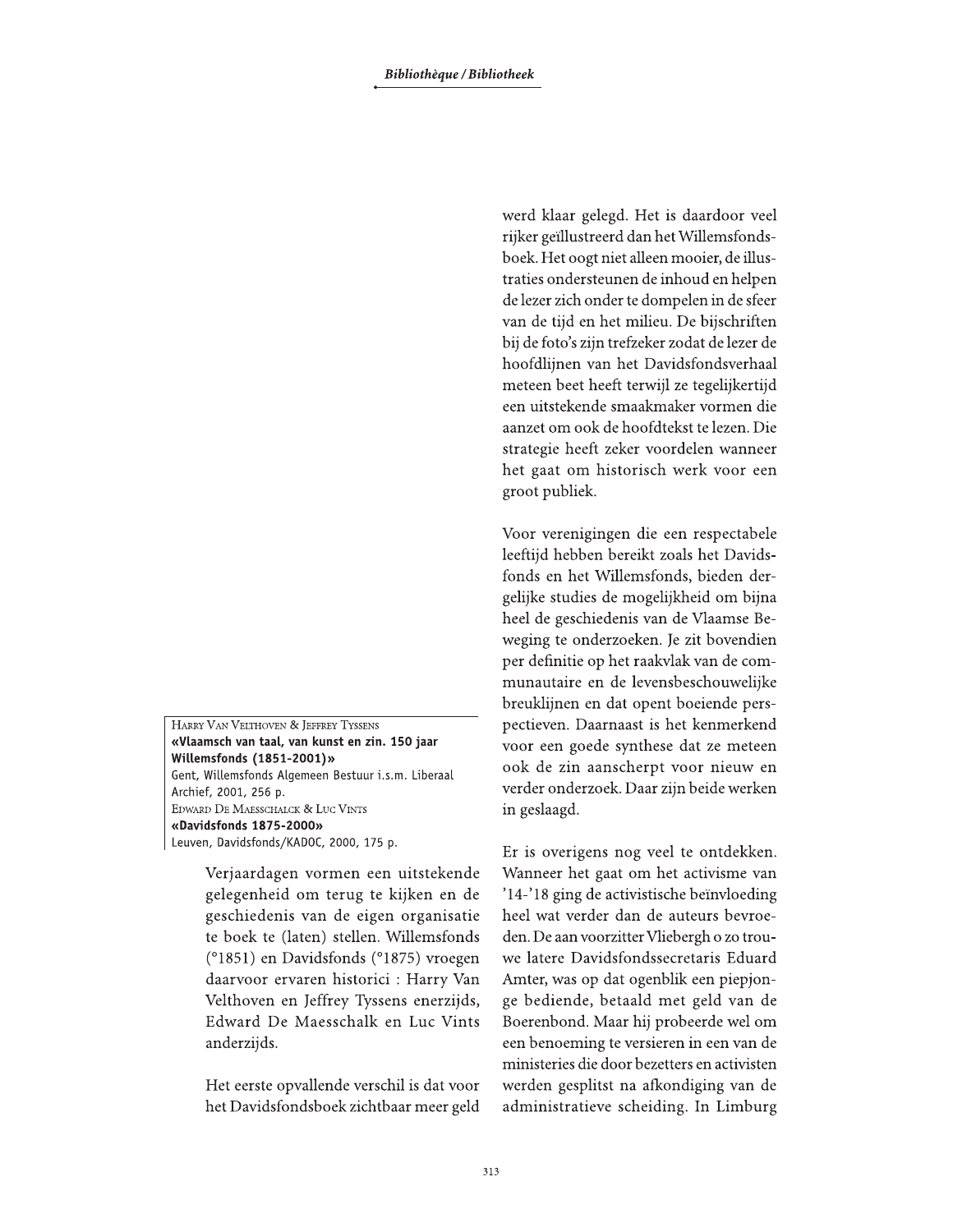bleef afdeling Hasselt als enige actief. Maar de plaatselijke grote roerganger Eugeen Leën fungeerde tegelijkertijd op de achtergrond als een vertrouwensman voor het activisme en kon daardoor rekenen op Duitse tegemoetkomendheid. Na 1918 werd hij Davidsfondspropagandist voor heel de provincie. Hij was ook de man die de teksten voor de spraakmakende uitgave van het "Oorlogsboek" waarin de afdelingen de bezettingstijd beschreven, beoordeelde. Het is ondermeer daarom dat er in dat overzichtswerk zo weinig te lezen valt over het activisme. Liever verzwijgen was de boodschap. De opmerking van De Maesschalk dat de activisten binnen het Davidsfonds "volledig geïsoleerd" waren, is al te stellig. Ook voor een aantal Davidsfonds-militanten was de "administratieve scheiding" van de Flamenpolitik een formidabel project dat hen in vervoering bracht.

De Eerste Wereldoorlog ondergroef ook de positie van het Willemsfonds. Een belangrijk deel van het kader koos voor het activisme en dat deed de organisatie erg veel pijn want een groot deel van zijn jongere militanten werd daardoor uitgeschakeld na 1918. Het Willemsfonds koos zelf voor een onverzoenlijke houding en sloot de activisten uit. Het argument van "idealisme" werd niet aanvaard. Deze zuivering maakte een aantal afdelingen vleugellam.

Oppervlakkig gezien lijkt het er op dat het Willemsfonds erger getroffen werd door het activistische avontuur dan het Davidsfonds. Verder onderzoek zal echter uitwijzen dat het Davidsfonds er gewoon beter in slaagde de activistische sympathisanten in zijn rangen in te dekken; al was het maar omdat velen van deze mensen ook tijdens de oorlog activisten "in stilte" waren geweest. Meteen ligt hier een belangrijk feit voor ons dat van grote betekenis was voor de verdere geschiedenis. Het Davidsfonds wees de anti-Belgische stroming minder categoriek af en raakte met zijn katholiektraditionalistische achtergrond nauwer verweven met de verrechtsing zoals die ondermeer in VNV en Verdinaso tot uiting kwam in de jaren dertig. Het is geen toeval dat de latere SS-man Robert Verbelen in de jaren net voor de Tweede Wereldoorlog ondervoorzitter was van Davidsfonds-afdeling Herent. Terwijl Willemsfonds omwille van zijn eerder vrijzinnige en stedelijke achtergronden precies een sterke allergie ontwikkelde voor die stroming en daardoor tijdens de Tweede Wereldoorlog veel meer afstand hield van de collaboratie. Enkele tientallen Willemsfondsers verloren het leven door de Duitse repressie.

Zowel Davidsfonds als Willemsfonds hebben de culturele omslag van de jaren zestig-zeventig duidelijk mee 'gemaakt', al kan bijvoorbeeld de pijnlijke afschaffing van het Jong-Davidsfonds anders doen vermoeden. Beide verenigingen werkten nu geregeld samen om de Vlaamse natievorming verder gestalte te geven en ze opteerden voor het federalisme. Ze namen daarbij geleidelijk afstand van het Belgische "vaderland" dat hen beiden bij de stichting in de vorige eeuw zo inspireerde.

Toch bleef het trauma van de de ideologische sterk gekleurde Tweede Wereldoorlog sterk meespelen. De Davidsfondsomgeving leende zich meer tot een tegemoetkomende houding ten aanzien van de gewezen collaborateurs dan die van het Willemsfonds. Eminente medewerkers